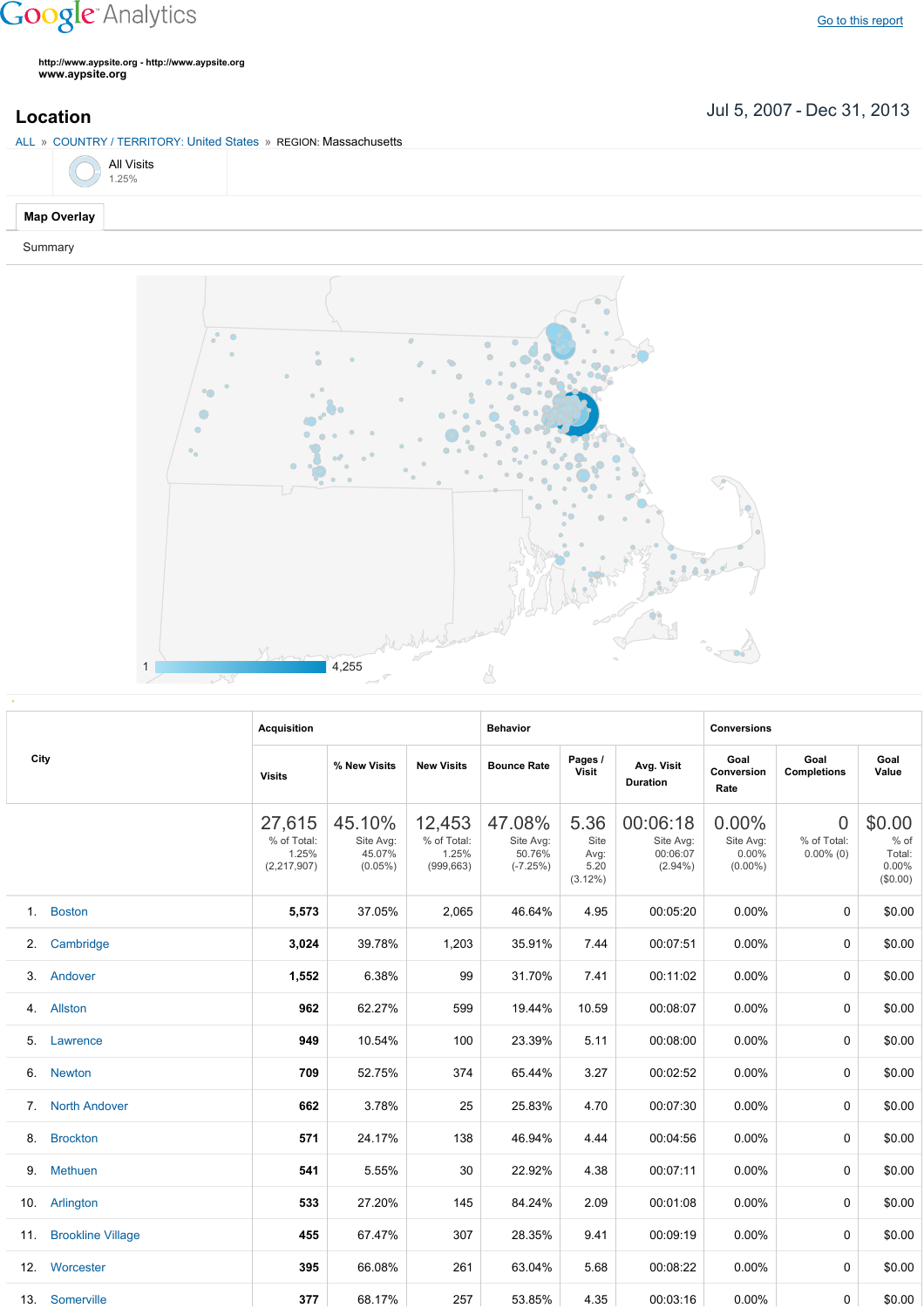|     | 14. Brookline     | 343 | 59.18% | 203 | 49.27% | 5.71  | 00:06:40 | 0.00%    | 0 | \$0.00 |
|-----|-------------------|-----|--------|-----|--------|-------|----------|----------|---|--------|
| 15. | Newtonville       | 280 | 34.29% | 96  | 48.57% | 5.29  | 00:04:57 | $0.00\%$ | 0 | \$0.00 |
| 16. | Springfield       | 256 | 81.64% | 209 | 67.19% | 2.47  | 00:02:39 | $0.00\%$ | 0 | \$0.00 |
| 17. | Gloucester        | 249 | 32.93% | 82  | 34.14% | 11.37 | 00:20:32 | $0.00\%$ | 0 | \$0.00 |
|     | 18. Marlborough   | 245 | 25.71% | 63  | 28.98% | 15.32 | 00:25:49 | $0.00\%$ | 0 | \$0.00 |
|     | 19. Watertown     | 231 | 35.50% | 82  | 37.23% | 9.28  | 00:08:41 | $0.00\%$ | 0 | \$0.00 |
|     | 20. Lowell        | 226 | 52.65% | 119 | 46.02% | 3.98  | 00:04:13 | $0.00\%$ | 0 | \$0.00 |
|     | 21. Amherst       | 209 | 65.07% | 136 | 68.42% | 2.66  | 00:03:13 | $0.00\%$ | 0 | \$0.00 |
|     | 22. Northampton   | 193 | 68.91% | 133 | 77.72% | 1.65  | 00:01:21 | $0.00\%$ | 0 | \$0.00 |
| 23. | Randolph          | 192 | 32.29% | 62  | 54.17% | 3.97  | 00:03:41 | $0.00\%$ | 0 | \$0.00 |
|     | 24. Malden        | 186 | 47.31% | 88  | 45.16% | 4.27  | 00:05:39 | 0.00%    | 0 | \$0.00 |
| 25. | Plymouth          | 186 | 45.16% | 84  | 38.17% | 5.26  | 00:06:26 | $0.00\%$ | 0 | \$0.00 |
|     | 26. Stoughton     | 183 | 29.51% | 54  | 39.89% | 3.93  | 00:07:08 | $0.00\%$ | 0 | \$0.00 |
| 27. | Chelmsford        | 182 | 47.25% | 86  | 50.00% | 3.66  | 00:03:44 | $0.00\%$ | 0 | \$0.00 |
| 28. | <b>Brighton</b>   | 178 | 59.55% | 106 | 32.58% | 8.10  | 00:06:14 | $0.00\%$ | 0 | \$0.00 |
|     | 29. Framingham    | 175 | 72.00% | 126 | 66.29% | 2.40  | 00:02:36 | $0.00\%$ | 0 | \$0.00 |
|     | 30. Fall River    | 167 | 55.09% | 92  | 31.74% | 5.53  | 00:09:34 | $0.00\%$ | 0 | \$0.00 |
|     | 31. Waltham       | 163 | 75.46% | 123 | 73.01% | 2.75  | 00:02:10 | $0.00\%$ | 0 | \$0.00 |
| 32. | Woburn            | 161 | 38.51% | 62  | 60.87% | 2.60  | 00:02:02 | $0.00\%$ | 0 | \$0.00 |
| 33. | Chicopee          | 151 | 72.19% | 109 | 70.86% | 2.41  | 00:02:18 | $0.00\%$ | 0 | \$0.00 |
|     | 34. Medford       | 149 | 51.68% | 77  | 73.15% | 2.82  | 00:02:27 | $0.00\%$ | 0 | \$0.00 |
| 35. | Holyoke           | 148 | 60.14% | 89  | 70.27% | 2.26  | 00:03:06 | $0.00\%$ | 0 | \$0.00 |
| 36. | Lexington         | 144 | 72.22% | 104 | 62.50% | 3.32  | 00:03:17 | $0.00\%$ | 0 | \$0.00 |
|     | 37. Jamaica Plain | 141 | 68.79% | 97  | 52.48% | 7.28  | 00:08:35 | $0.00\%$ | 0 | \$0.00 |
|     | 38. Concord       | 139 | 65.47% | 91  | 46.04% | 5.18  | 00:06:48 | 0.00%    | 0 | \$0.00 |
|     | 39. Quincy        | 139 | 66.91% | 93  | 64.03% | 2.60  | 00:03:40 | $0.00\%$ | 0 | \$0.00 |
|     | 40. Lenox         | 138 | 46.38% | 64  | 27.54% | 6.60  | 00:08:19 | $0.00\%$ | 0 | \$0.00 |
|     | 41. New Bedford   | 136 | 69.85% | 95  | 55.15% | 3.11  | 00:04:26 | $0.00\%$ | 0 | \$0.00 |
|     | 42. Rockland      | 126 | 61.90% | 78  | 70.63% | 2.47  | 00:02:12 | $0.00\%$ | 0 | \$0.00 |
|     | 43. Chestnut Hill | 111 | 33.33% | 37  | 62.16% | 3.23  | 00:03:29 | $0.00\%$ | 0 | \$0.00 |
| 44. | Shrewsbury        | 111 | 57.66% | 64  | 47.75% | 6.47  | 00:10:49 | $0.00\%$ | 0 | \$0.00 |
|     | 45. Roslindale    | 103 | 40.78% | 42  | 44.66% | 6.45  | 00:07:16 | $0.00\%$ | 0 | \$0.00 |
|     | 46. Burlington    | 100 | 76.00% | 76  | 68.00% | 2.44  | 00:03:24 | $0.00\%$ | 0 | \$0.00 |
|     | 47. Natick        | 99  | 68.69% | 68  | 72.73% | 1.95  | 00:01:50 | $0.00\%$ | 0 | \$0.00 |
|     | 48. Acton         | 90  | 71.11% | 64  | 62.22% | 5.07  | 00:07:02 | $0.00\%$ | 0 | \$0.00 |
|     | 49. Everett       | 90  | 24.44% | 22  | 31.11% | 3.48  | 00:02:53 | $0.00\%$ | 0 | \$0.00 |
|     | 50. Pittsfield    | 84  | 66.67% | 56  | 42.86% | 7.50  | 00:06:53 | $0.00\%$ | 0 | \$0.00 |
|     | 51. Lynn          | 83  | 65.06% | 54  | 49.40% | 29.33 | 00:46:55 | $0.00\%$ | 0 | \$0.00 |
|     | 52. Beverly       | 81  | 56.79% | 46  | 61.73% | 2.79  | 00:02:19 | $0.00\%$ | 0 | \$0.00 |
|     | 53. Winchester    | 78  | 61.54% | 48  | 56.41% | 4.18  | 00:08:17 | $0.00\%$ | 0 | \$0.00 |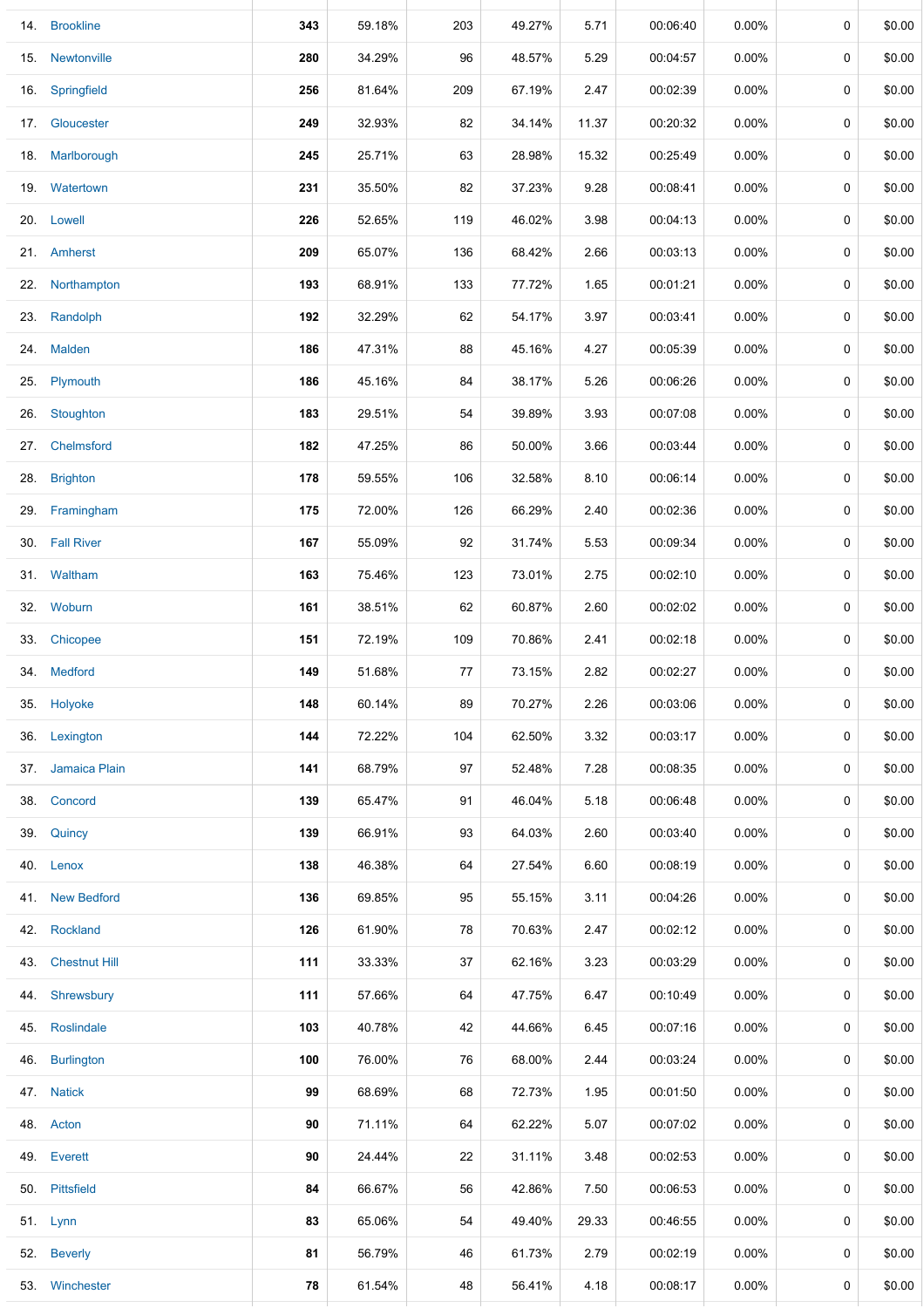| 54. | <b>Norwell</b>            | 77 | 3.90%  | 3  | 42.86% | 4.14  | 00:03:49 | 0.00%    | 0           | \$0.00 |
|-----|---------------------------|----|--------|----|--------|-------|----------|----------|-------------|--------|
| 55. | Chelsea                   | 76 | 9.21%  | 7  | 38.16% | 3.26  | 00:03:04 | $0.00\%$ | 0           | \$0.00 |
|     | 56. Tewksbury             | 75 | 37.33% | 28 | 44.00% | 3.88  | 00:04:48 | $0.00\%$ | $\mathbf 0$ | \$0.00 |
|     | 57. Leominster            | 70 | 74.29% | 52 | 57.14% | 3.84  | 00:03:55 | $0.00\%$ | 0           | \$0.00 |
|     | 58. Needham               | 68 | 64.71% | 44 | 58.82% | 5.71  | 00:03:46 | $0.00\%$ | $\mathbf 0$ | \$0.00 |
|     | 59. Wellesley             | 67 | 73.13% | 49 | 53.73% | 4.00  | 00:07:06 | $0.00\%$ | 0           | \$0.00 |
|     | 60. Salem                 | 66 | 81.82% | 54 | 69.70% | 1.79  | 00:02:00 | $0.00\%$ | $\mathbf 0$ | \$0.00 |
|     | 61. Franklin              | 65 | 50.77% | 33 | 70.77% | 1.78  | 00:02:51 | $0.00\%$ | 0           | \$0.00 |
| 62. | <b>Danvers</b>            | 64 | 70.31% | 45 | 67.19% | 3.83  | 00:05:16 | $0.00\%$ | 0           | \$0.00 |
| 63. | Greenfield                | 64 | 50.00% | 32 | 40.62% | 9.53  | 00:06:48 | 0.00%    | 0           | \$0.00 |
|     | 64. Milton                | 61 | 78.69% | 48 | 63.93% | 7.57  | 00:07:43 | $0.00\%$ | 0           | \$0.00 |
| 65. | Attleboro                 | 60 | 86.67% | 52 | 73.33% | 3.48  | 00:06:48 | $0.00\%$ | 0           | \$0.00 |
| 66. | <b>East Bridgewater</b>   | 60 | 25.00% | 15 | 35.00% | 5.00  | 00:03:40 | $0.00\%$ | 0           | \$0.00 |
| 67. | <b>West Bridgewater</b>   | 60 | 25.00% | 15 | 56.67% | 5.00  | 00:03:22 | $0.00\%$ | 0           | \$0.00 |
| 68. | Saugus                    | 57 | 82.46% | 47 | 43.86% | 3.65  | 00:06:25 | $0.00\%$ | 0           | \$0.00 |
|     | 69. Westfield             | 56 | 75.00% | 42 | 67.86% | 2.79  | 00:02:47 | $0.00\%$ | 0           | \$0.00 |
| 70. | Weymouth                  | 54 | 96.30% | 52 | 81.48% | 1.37  | 00:00:09 | $0.00\%$ | 0           | \$0.00 |
|     | 71. Dedham                | 52 | 65.38% | 34 | 55.77% | 2.90  | 00:03:07 | $0.00\%$ | $\mathbf 0$ | \$0.00 |
| 72. | Grafton                   | 52 | 73.08% | 38 | 75.00% | 2.29  | 00:01:51 | $0.00\%$ | 0           | \$0.00 |
|     | 73. Peabody               | 51 | 54.90% | 28 | 64.71% | 2.49  | 00:02:34 | $0.00\%$ | $\mathbf 0$ | \$0.00 |
|     | 74. Fitchburg             | 48 | 81.25% | 39 | 75.00% | 2.19  | 00:03:32 | $0.00\%$ | 0           | \$0.00 |
|     | 75. Holden                | 47 | 72.34% | 34 | 48.94% | 3.91  | 00:07:55 | $0.00\%$ | 0           | \$0.00 |
|     | 76. Westborough           | 47 | 89.36% | 42 | 76.60% | 2.94  | 00:01:08 | 0.00%    | 0           | \$0.00 |
| 77. | <b>Billerica</b>          | 46 | 69.57% | 32 | 47.83% | 5.67  | 00:05:47 | $0.00\%$ | 0           | \$0.00 |
| 78. | Sandwich                  | 45 | 48.89% | 22 | 42.22% | 11.42 | 00:27:26 | $0.00\%$ | 0           | \$0.00 |
| 79. | <b>Vineyard Haven</b>     | 45 | 57.78% | 26 | 53.33% | 2.18  | 00:01:23 | $0.00\%$ | 0           | \$0.00 |
| 80. | <b>Belmont</b>            | 44 | 79.55% | 35 | 63.64% | 2.27  | 00:02:31 | $0.00\%$ | 0           | \$0.00 |
| 81. | Charlestown               | 44 | 56.82% | 25 | 50.00% | 6.00  | 00:14:33 | $0.00\%$ | 0           | \$0.00 |
| 82. | Kingston                  | 44 | 56.82% | 25 | 40.91% | 6.07  | 00:07:47 | $0.00\%$ | 0           | \$0.00 |
|     | 83. Norwood               | 44 | 77.27% | 34 | 79.55% | 1.48  | 00:00:58 | $0.00\%$ | 0           | \$0.00 |
| 84. | Sudbury                   | 44 | 81.82% | 36 | 68.18% | 2.77  | 00:03:30 | $0.00\%$ | 0           | \$0.00 |
| 85. | Haverhill                 | 42 | 88.10% | 37 | 78.57% | 1.50  | 00:01:37 | $0.00\%$ | 0           | \$0.00 |
| 86. | Maynard                   | 42 | 54.76% | 23 | 47.62% | 5.64  | 00:08:31 | $0.00\%$ | 0           | \$0.00 |
| 87. | <b>Newton Upper Falls</b> | 42 | 11.90% | 5  | 11.90% | 5.19  | 00:03:45 | $0.00\%$ | 0           | \$0.00 |
| 88. | <b>Boylston</b>           | 41 | 9.76%  | 4  | 12.20% | 15.05 | 00:24:39 | $0.00\%$ | 0           | \$0.00 |
| 89. | Revere                    | 41 | 46.34% | 19 | 48.78% | 4.61  | 00:04:42 | $0.00\%$ | 0           | \$0.00 |
| 90. | Stockbridge               | 40 | 40.00% | 16 | 45.00% | 3.28  | 00:02:22 | $0.00\%$ | 0           | \$0.00 |
| 91. | Stoneham                  | 39 | 89.74% | 35 | 56.41% | 2.00  | 00:01:21 | $0.00\%$ | 0           | \$0.00 |
|     | 92. Taunton               | 39 | 92.31% | 36 | 69.23% | 3.03  | 00:03:16 | $0.00\%$ | 0           | \$0.00 |
| 93. | <b>Braintree</b>          | 38 | 65.79% | 25 | 68.42% | 2.00  | 00:01:37 | $0.00\%$ | 0           | \$0.00 |
| QΔ  | <b>North Adame</b>        | 38 | 57 89% | つつ | 73 68% | 174   | 00.01.22 | ለ በሀል    | U           | \$0.00 |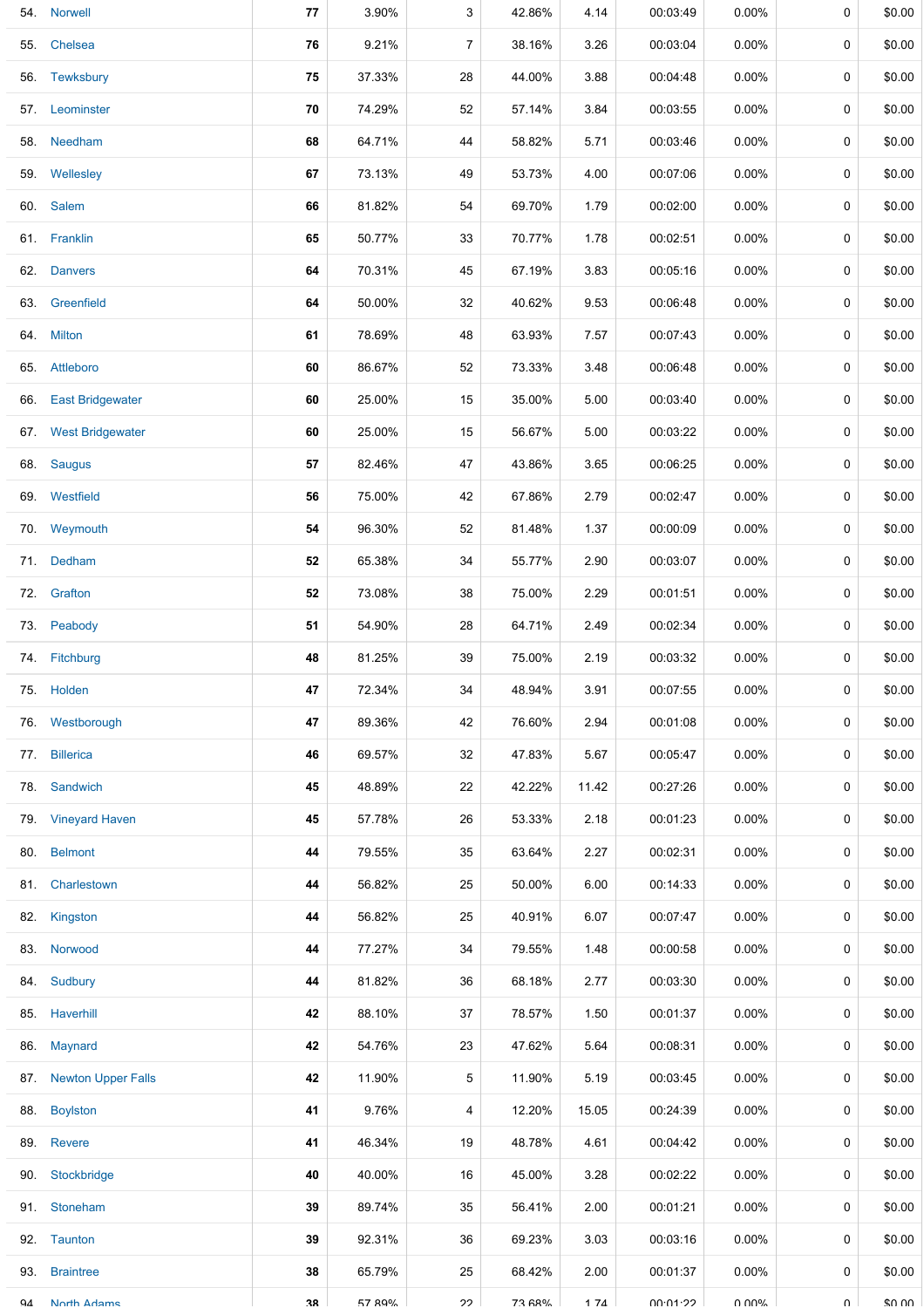|      | <b>IVOLUI AVAILIO</b> |    | <u>JI.UJ/U</u> |    | 19.0070 | $1.1 -$ | 00.U I . <i>LL</i> | <b>0.0070</b> |   | ψυ.υυ  |
|------|-----------------------|----|----------------|----|---------|---------|--------------------|---------------|---|--------|
|      | 95. West Newton       | 38 | 42.11%         | 16 | 26.32%  | 22.32   | 00:41:52           | $0.00\%$      | 0 | \$0.00 |
|      | 96. Sharon            | 37 | 67.57%         | 25 | 59.46%  | 2.11    | 00:01:35           | 0.00%         | 0 | \$0.00 |
|      | 97. Auburn            | 35 | 71.43%         | 25 | 80.00%  | 1.49    | 00:01:02           | $0.00\%$      | 0 | \$0.00 |
| 98.  | Centerville           | 35 | 74.29%         | 26 | 57.14%  | 3.06    | 00:04:34           | $0.00\%$      | 0 | \$0.00 |
|      | 99. Groton            | 35 | 60.00%         | 21 | 57.14%  | 4.23    | 00:03:10           | $0.00\%$      | 0 | \$0.00 |
|      | 100. Harvard          | 35 | 37.14%         | 13 | 51.43%  | 5.34    | 00:05:52           | $0.00\%$      | 0 | \$0.00 |
|      | 101. Hopkinton        | 34 | 64.71%         | 22 | 64.71%  | 2.29    | 00:01:32           | $0.00\%$      | 0 | \$0.00 |
|      | 102. Marshfield       | 34 | 91.18%         | 31 | 79.41%  | 3.91    | 00:01:43           | $0.00\%$      | 0 | \$0.00 |
|      | 103. Walpole          | 34 | 70.59%         | 24 | 85.29%  | 1.91    | 00:01:11           | $0.00\%$      | 0 | \$0.00 |
|      | 104. Westford         | 34 | 70.59%         | 24 | 67.65%  | 2.53    | 00:03:31           | $0.00\%$      | 0 | \$0.00 |
|      | 105. West Springfield | 33 | 90.91%         | 30 | 75.76%  | 2.48    | 00:01:11           | $0.00\%$      | 0 | \$0.00 |
|      | 106. Middleborough    | 32 | 75.00%         | 24 | 62.50%  | 2.31    | 00:01:33           | $0.00\%$      | 0 | \$0.00 |
|      | 107. Reading          | 32 | 75.00%         | 24 | 78.12%  | 2.31    | 00:01:17           | $0.00\%$      | 0 | \$0.00 |
|      | 108. Foxborough       | 31 | 96.77%         | 30 | 93.55%  | 1.13    | 00:00:07           | 0.00%         | 0 | \$0.00 |
|      | 109. Melrose          | 31 | 87.10%         | 27 | 61.29%  | 2.39    | 00:03:49           | $0.00\%$      | 0 | \$0.00 |
|      | 110. Tyngsboro        | 31 | 61.29%         | 19 | 35.48%  | 6.45    | 00:07:34           | $0.00\%$      | 0 | \$0.00 |
|      | 111. Clinton          | 30 | 43.33%         | 13 | 46.67%  | 2.23    | 00:01:43           | 0.00%         | 0 | \$0.00 |
|      | 112. Wakefield        | 30 | 86.67%         | 26 | 66.67%  | 2.27    | 00:02:37           | $0.00\%$      | 0 | \$0.00 |
|      | 113. Pepperell        | 30 | $0.00\%$       | 0  | 96.67%  | 1.03    | 00:00:49           | 0.00%         | 0 | \$0.00 |
|      | 114. Holliston        | 29 | 72.41%         | 21 | 62.07%  | 4.14    | 00:03:22           | $0.00\%$      | 0 | \$0.00 |
|      | 115. Nantucket        | 28 | 78.57%         | 22 | 60.71%  | 3.07    | 00:06:21           | $0.00\%$      | 0 | \$0.00 |
|      | 116. Wayland          | 28 | 85.71%         | 24 | 71.43%  | 1.46    | 00:00:30           | $0.00\%$      | 0 | \$0.00 |
|      | 117. Barnstable       | 27 | 88.89%         | 24 | 74.07%  | 1.67    | 00:01:16           | $0.00\%$      | 0 | \$0.00 |
|      | 118. Milford          | 27 | 74.07%         | 20 | 59.26%  | 4.63    | 00:07:42           | $0.00\%$      | 0 | \$0.00 |
|      | 119. Ashland          | 26 | 80.77%         | 21 | 76.92%  | 1.50    | 00:01:36           | $0.00\%$      | 0 | \$0.00 |
|      | 120. North Dartmouth  | 26 | 92.31%         | 24 | 69.23%  | 2.58    | 00:02:39           | $0.00\%$      | 0 | \$0.00 |
|      | 121. Pepperell        | 26 | 96.15%         | 25 | 84.62%  | 1.50    | 00:00:54           | $0.00\%$      | 0 | \$0.00 |
|      | 122. Mansfield        | 25 | 92.00%         | 23 | 64.00%  | 2.16    | 00:01:27           | $0.00\%$      | 0 | \$0.00 |
|      | 123. Abington         | 24 | 75.00%         | 18 | 66.67%  | 1.71    | 00:01:14           | $0.00\%$      | 0 | \$0.00 |
|      | 124. Amesbury         | 24 | 91.67%         | 22 | 83.33%  | 1.67    | 00:00:42           | $0.00\%$      | 0 | \$0.00 |
|      | 125. Falmouth         | 24 | 79.17%         | 19 | 62.50%  | 1.88    | 00:01:54           | $0.00\%$      | 0 | \$0.00 |
| 126. | <b>Newton Centre</b>  | 24 | 83.33%         | 20 | 62.50%  | 4.46    | 00:03:39           | $0.00\%$      | 0 | \$0.00 |
|      | 127. Somerset         | 24 | 50.00%         | 12 | 54.17%  | 3.96    | 00:03:01           | $0.00\%$      | 0 | \$0.00 |
|      | 128. South Hadley     | 24 | 95.83%         | 23 | 54.17%  | 1.83    | 00:01:19           | $0.00\%$      | 0 | \$0.00 |
|      | 129. West Roxbury     | 24 | 79.17%         | 19 | 66.67%  | 3.71    | 00:05:19           | $0.00\%$      | 0 | \$0.00 |
|      | 130. Avon             | 23 | 73.91%         | 17 | 56.52%  | 4.87    | 00:09:22           | $0.00\%$      | 0 | \$0.00 |
|      | 131. Hadley           | 23 | 86.96%         | 20 | 69.57%  | 2.65    | 00:05:02           | $0.00\%$      | 0 | \$0.00 |
|      | 132 Mashpee           | 23 | 78.26%         | 18 | 60.87%  | 2.96    | 00:02:38           | $0.00\%$      | 0 | \$0.00 |
| 133. | Newburyport           | 23 | 82.61%         | 19 | 82.61%  | 2.74    | 00:02:00           | $0.00\%$      | 0 | \$0.00 |
|      | 134. Hingham          | 22 | 90.91%         | 20 | 63.64%  | 1.91    | 00:01:19           | 0.00%         | 0 | \$0.00 |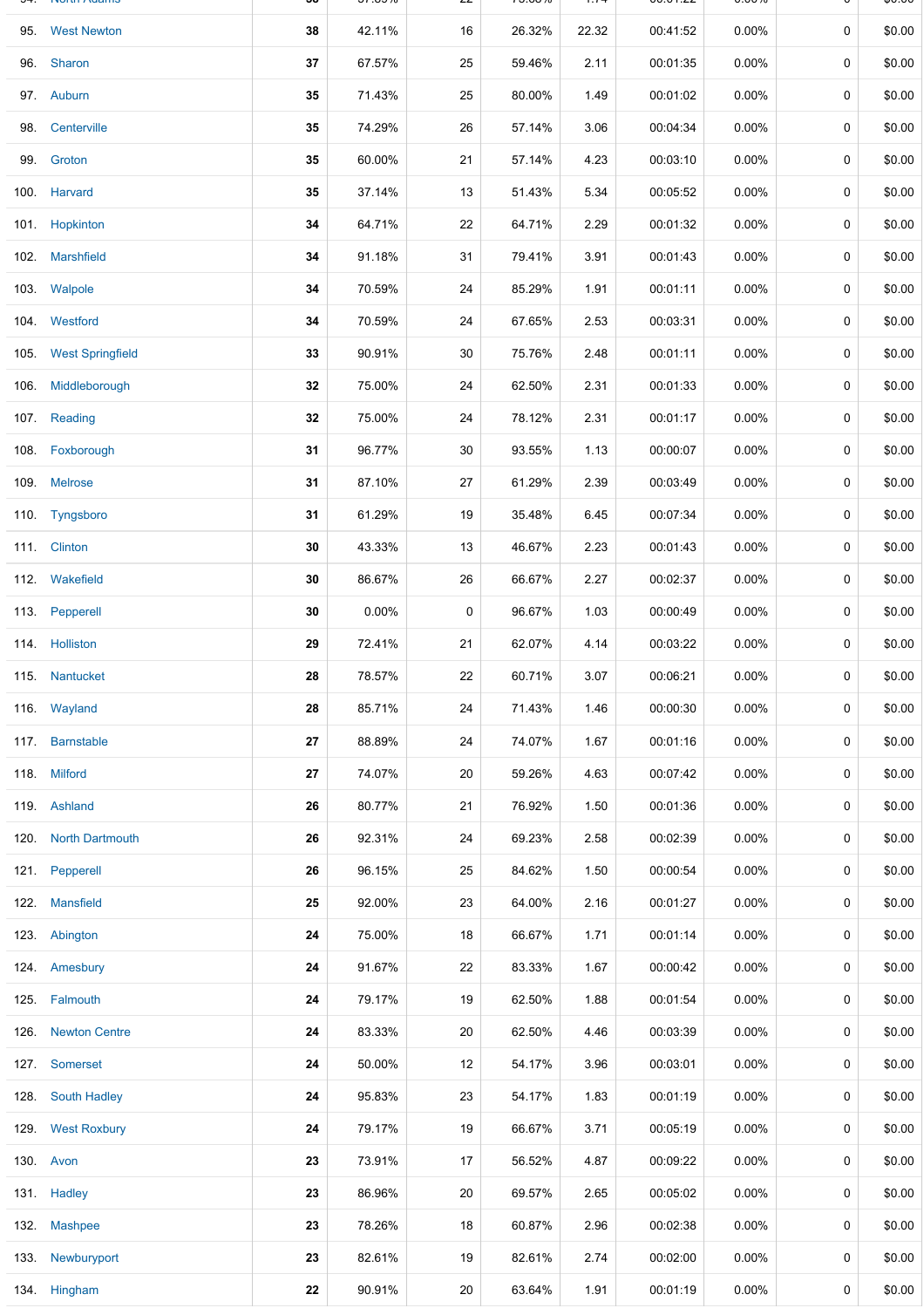| 135. North Billerica    | 22 | 77.27%        | 17             | 59.09%   | 5.50           | 00:03:54      | $0.00\%$             | 0 | \$0.00        |
|-------------------------|----|---------------|----------------|----------|----------------|---------------|----------------------|---|---------------|
| 136. Wareham            | 22 | 86.36%        | 19             | 86.36%   | 2.32           | 00:04:39      | $0.00\%$             | 0 | \$0.00        |
| 137. Weston             | 22 | 77.27%        | 17             | 54.55%   | 5.23           | 00:06:59      | 0.00%                | 0 | \$0.00        |
| 138. Easthampton        | 21 | 85.71%        | 18             | 76.19%   | 1.86           | 00:00:38      | 0.00%                | 0 | \$0.00        |
| 139. Wellfleet          | 21 | 28.57%        | 6              | 80.95%   | 2.10           | 00:02:40      | $0.00\%$             | 0 | \$0.00        |
| 140. Williamstown       | 21 | 66.67%        | 14             | 85.71%   | 1.81           | 00:01:18      | $0.00\%$             | 0 | \$0.00        |
| 141. Bedford            | 19 | 73.68%        | 14             | 68.42%   | 2.37           | 00:02:41      | 0.00%                | 0 | \$0.00        |
| 142. Canton             | 19 | 68.42%        | 13             | 57.89%   | 3.47           | 00:02:07      | $0.00\%$             | 0 | \$0.00        |
| 143. Scituate           | 19 | 78.95%        | 15             | 68.42%   | 1.63           | 00:01:18      | $0.00\%$             | 0 | \$0.00        |
| 144 Swampscott          | 19 | 68.42%        | 13             | 52.63%   | 2.21           | 00:02:32      | $0.00\%$             | 0 | \$0.00        |
| 145. Wilmington         | 19 | 100.00%       | 19             | 73.68%   | 1.53           | 00:00:28      | $0.00\%$             | 0 | \$0.00        |
| 146. North Amherst      | 18 | 50.00%        | 9              | 38.89%   | 4.94           | 00:12:14      | 0.00%                | 0 | \$0.00        |
| 147. Northborough       | 18 | 77.78%        | 14             | 77.78%   | 3.33           | 00:05:50      | 0.00%                | 0 | \$0.00        |
| 148. Sharon             | 18 | 27.78%        | 5              | 44.44%   | 3.56           | 00:03:26      | $0.00\%$             | 0 | \$0.00        |
| 149. Duxbury            | 17 | 88.24%        | 15             | 64.71%   | 1.76           | 00:00:59      | 0.00%                | 0 | \$0.00        |
| 150. Marblehead         | 17 | 70.59%        | 12             | 47.06%   | 6.71           | 00:07:00      | 0.00%                | 0 | \$0.00        |
| 151. Fairhaven          | 16 | 50.00%        | 8              | 18.75%   | 7.31           | 00:12:05      | $0.00\%$             | 0 | \$0.00        |
| 152. Littleton          | 16 | 93.75%        | 15             | 75.00%   | 1.62           | 00:01:00      | 0.00%                | 0 | \$0.00        |
| 153. Medfield           | 16 | 56.25%        | 9              | 31.25%   | 9.44           | 00:06:48      | 0.00%                | 0 | \$0.00        |
| 154. Newton Highlands   | 16 | 100.00%       | 16             | 56.25%   | 1.75           | 00:01:37      | $0.00\%$             | 0 | \$0.00        |
| 155. Buzzards Bay       | 15 | 46.67%        | $\overline{7}$ | 26.67%   | 14.80          | 00:36:48      | 0.00%                | 0 | \$0.00        |
| 156. Dracut             | 15 | 20.00%        | 3              | 40.00%   | 4.60           | 00:06:03      | $0.00\%$             | 0 | \$0.00        |
| 157. Gardner            | 15 | 86.67%        | 13             | 53.33%   | 2.13           | 00:03:03      | $0.00\%$             | 0 | \$0.00        |
| 158. Great Barrington   | 15 | 100.00%       | 15             | 66.67%   | 1.80           | 00:01:13      | $0.00\%$             | 0 | \$0.00        |
| 159. North Attleborough | 15 | 93.33%        | 14             | 66.67%   | 2.07           | 00:01:01      | $0.00\%$             | 0 | \$0.00        |
| 160. Andover            | 15 | 66.67%        | 10             | 73.33%   | 2.13           | 00:01:36      | $0.00\%$             | 0 | \$0.00        |
| 161. Auburndale         | 14 | 85.71%        | 12             | 71.43%   | 3.21           | 00:02:46      | $0.00\%$             | 0 | \$0.00        |
| 162. Eastham            | 14 | 92.86%        | 13             | 85.71%   | 1.71           | 00:02:09      | $0.00\%$             | 0 | \$0.00        |
| 163. Hyannis            | 14 | 64.29%        | 9              | 78.57%   | 1.43           | 00:00:50      | $0.00\%$             | 0 | \$0.00        |
| 164. Medway             | 14 | 71.43%        | 10             | 50.00%   | 1.79           | 00:01:22      | $0.00\%$             | 0 | \$0.00        |
| 165. Norton             | 14 | 92.86%        | 13             | 71.43%   | 2.57           | 00:02:12      | $0.00\%$             | 0 | \$0.00        |
| 166. Sunderland         | 14 | 78.57%        | 11             | 64.29%   | 3.79           | 00:02:16      | $0.00\%$             | 0 | \$0.00        |
| 167 Winchendon          | 14 | 71.43%        | 10             | 57.14%   | 2.29           | 00:01:54      | $0.00\%$             | 0 | \$0.00        |
| 168. Agawam             | 13 | 84.62%        | 11             | 69.23%   | 2.38           | 00:05:10      | $0.00\%$             | 0 | \$0.00        |
| 169. Blackstone         | 13 | 15.38%        | 2              | 7.69%    | 6.38           | 00:03:05      | $0.00\%$             | 0 | \$0.00        |
| 170. Fayville           | 13 | 38.46%        | 5              | 23.08%   | 7.69           | 00:13:14      | $0.00\%$             | 0 | \$0.00        |
| 171. Harwich            | 13 | 100.00%       | 13             | 84.62%   | 1.38           | 00:00:39      | $0.00\%$             | 0 | \$0.00        |
| 172. Marion             | 13 | 76.92%        | 10             | 76.92%   | 1.31           | 00:00:08      | $0.00\%$             | 0 | \$0.00        |
| 173. Belchertown        | 12 | 58.33%        | $\overline{7}$ | 75.00%   | 2.25           | 00:04:29      | $0.00\%$             | 0 | \$0.00        |
| 174. Brewster           | 12 | 100.00%       | 12             | 91.67%   | 1.08           | 00:00:05      | $0.00\%$             | 0 | \$0.00        |
|                         |    | $- - - - - -$ |                | $-0.001$ | $\overline{1}$ | $\frac{1}{2}$ | $\sim$ $\sim$ $\sim$ |   | $\sim$ $\sim$ |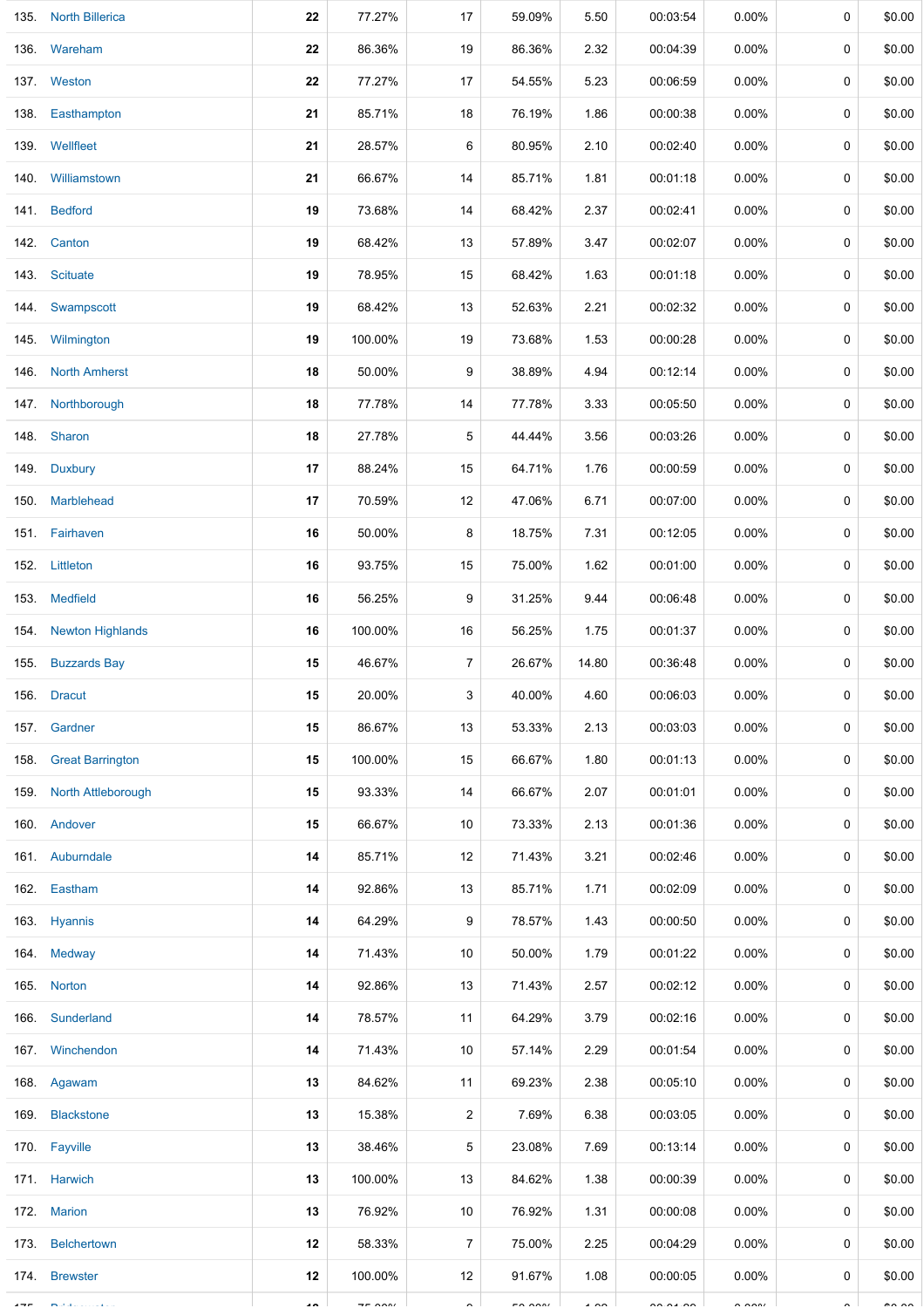|      | 175. Bridgewater       | 12 | 75.00%  | 9              | 50.00%  | 1.92  | 00:01:29 | $0.00\%$ | 0 | \$0.00 |
|------|------------------------|----|---------|----------------|---------|-------|----------|----------|---|--------|
| 176. | Longmeadow             | 12 | 100.00% | 12             | 83.33%  | 1.42  | 00:00:32 | 0.00%    | 0 | \$0.00 |
|      | 177. Millbury          | 12 | 100.00% | 12             | 83.33%  | 1.25  | 00:00:31 | $0.00\%$ | 0 | \$0.00 |
| 178. | <b>North Reading</b>   | 12 | 83.33%  | $10$           | 66.67%  | 2.33  | 00:01:05 | 0.00%    | 0 | \$0.00 |
| 179. | <b>Depot Village</b>   | 12 | 83.33%  | $10$           | 83.33%  | 1.33  | 00:00:56 | $0.00\%$ | 0 | \$0.00 |
| 180. | <b>South Lancaster</b> | 12 | 50.00%  | 6              | 41.67%  | 11.92 | 00:12:32 | 0.00%    | 0 | \$0.00 |
|      | 181. Ludlow            | 11 | 72.73%  | 8              | 54.55%  | 2.18  | 00:00:35 | $0.00\%$ | 0 | \$0.00 |
| 182. | <b>Marstons Mills</b>  | 11 | 100.00% | 11             | 63.64%  | 5.09  | 00:09:20 | $0.00\%$ | 0 | \$0.00 |
| 183. | <b>North Easton</b>    | 11 | 54.55%  | 6              | 72.73%  | 1.45  | 00:01:36 | $0.00\%$ | 0 | \$0.00 |
|      | 184. Southborough      | 11 | 90.91%  | $10$           | 54.55%  | 4.64  | 00:05:40 | $0.00\%$ | 0 | \$0.00 |
| 185. | Southbridge            | 11 | 100.00% | 11             | 54.55%  | 1.82  | 00:00:26 | $0.00\%$ | 0 | \$0.00 |
| 186. | Westport               | 11 | 90.91%  | $10$           | 63.64%  | 2.27  | 00:00:50 | 0.00%    | 0 | \$0.00 |
| 187. | Wilbraham              | 11 | 63.64%  | $\overline{7}$ | 72.73%  | 1.45  | 00:00:56 | $0.00\%$ | 0 | \$0.00 |
| 188. | <b>Babson Park</b>     | 10 | 90.00%  | 9              | 50.00%  | 1.90  | 00:00:41 | $0.00\%$ | 0 | \$0.00 |
| 189. | Bellingham             | 10 | 70.00%  | $\overline{7}$ | 70.00%  | 3.40  | 00:11:33 | $0.00\%$ | 0 | \$0.00 |
| 190. | <b>Dalton</b>          | 10 | 90.00%  | 9              | 40.00%  | 9.90  | 00:15:21 | $0.00\%$ | 0 | \$0.00 |
| 191. | Lynnfield              | 10 | 70.00%  | $\overline{7}$ | 60.00%  | 3.60  | 00:04:48 | $0.00\%$ | 0 | \$0.00 |
|      | 192. Provincetown      | 10 | 80.00%  | 8              | 90.00%  | 1.30  | 00:00:25 | $0.00\%$ | 0 | \$0.00 |
|      | 193. Ware              | 10 | 80.00%  | 8              | 60.00%  | 3.80  | 00:03:49 | $0.00\%$ | 0 | \$0.00 |
|      | 194. Freetown          | 10 | 10.00%  | 1              | 50.00%  | 2.40  | 00:02:45 | $0.00\%$ | 0 | \$0.00 |
| 195. | Hingham                | 10 | 90.00%  | 9              | 50.00%  | 5.40  | 00:10:56 | $0.00\%$ | 0 | \$0.00 |
|      | 196. Carlisle          | 9  | 77.78%  | 7              | 77.78%  | 1.89  | 00:01:21 | $0.00\%$ | 0 | \$0.00 |
|      | 197. Cohasset          | 9  | 77.78%  | 7              | 77.78%  | 6.22  | 00:01:31 | 0.00%    | 0 | \$0.00 |
| 198. | Dartmouth              | 9  | 88.89%  | 8              | 66.67%  | 1.56  | 00:04:26 | $0.00\%$ | 0 | \$0.00 |
| 199. | Florence               | 9  | 100.00% | 9              | 33.33%  | 6.11  | 00:06:16 | 0.00%    | 0 | \$0.00 |
| 200. | <b>Millis</b>          | 9  | 100.00% | 9              | 88.89%  | 1.33  | 00:00:10 | $0.00\%$ | 0 | \$0.00 |
|      | 201. Needham Heights   | 9  | 77.78%  | 7              | 33.33%  | 4.78  | 00:04:18 | 0.00%    | 0 | \$0.00 |
| 202. | <b>North Grafton</b>   | 9  | 44.44%  | 4              | 55.56%  | 5.89  | 00:04:28 | $0.00\%$ | 0 | \$0.00 |
| 203. | Raynham                | 9  | 88.89%  | 8              | 77.78%  | 2.00  | 00:02:13 | $0.00\%$ | 0 | \$0.00 |
| 204. | Rehoboth               | 9  | 100.00% | 9              | 44.44%  | 2.78  | 00:02:48 | $0.00\%$ | 0 | \$0.00 |
| 205. | South Yarmouth         | 9  | 100.00% | 9              | 66.67%  | 2.11  | 00:03:08 | $0.00\%$ | 0 | \$0.00 |
| 206. | <b>Uxbridge</b>        | 9  | 100.00% | 9              | 66.67%  | 2.33  | 00:00:25 | $0.00\%$ | 0 | \$0.00 |
|      | 207. West Yarmouth     | 9  | 77.78%  | 7              | 66.67%  | 1.67  | 00:01:31 | $0.00\%$ | 0 | \$0.00 |
| 208. | Westwood               | 9  | 88.89%  | 8              | 55.56%  | 1.78  | 00:00:43 | $0.00\%$ | 0 | \$0.00 |
| 209. | Wrentham               | 9  | 44.44%  | 4              | 22.22%  | 8.67  | 00:09:19 | $0.00\%$ | 0 | \$0.00 |
| 210. | Boxborough             | 8  | 100.00% | 8              | 50.00%  | 3.00  | 00:03:02 | $0.00\%$ | 0 | \$0.00 |
|      | 211. Halifax           | 8  | 100.00% | 8              | 25.00%  | 3.50  | 00:01:45 | 0.00%    | 0 | \$0.00 |
|      | 212. Hanover           | 8  | 100.00% | 8              | 100.00% | 1.00  | 00:00:00 | $0.00\%$ | 0 | \$0.00 |
|      | 213. Holbrook          | 8  | 62.50%  | 5              | 87.50%  | 1.25  | 00:00:11 | $0.00\%$ | 0 | \$0.00 |
| 214. | <b>North Dighton</b>   | 8  | 100.00% | 8              | 87.50%  | 1.12  | 00:00:11 | $0.00\%$ | 0 | \$0.00 |
|      | 215. West Boylston     | 8  | 87.50%  | $\overline{7}$ | 75.00%  | 1.62  | 00:01:09 | 0.00%    | 0 | \$0.00 |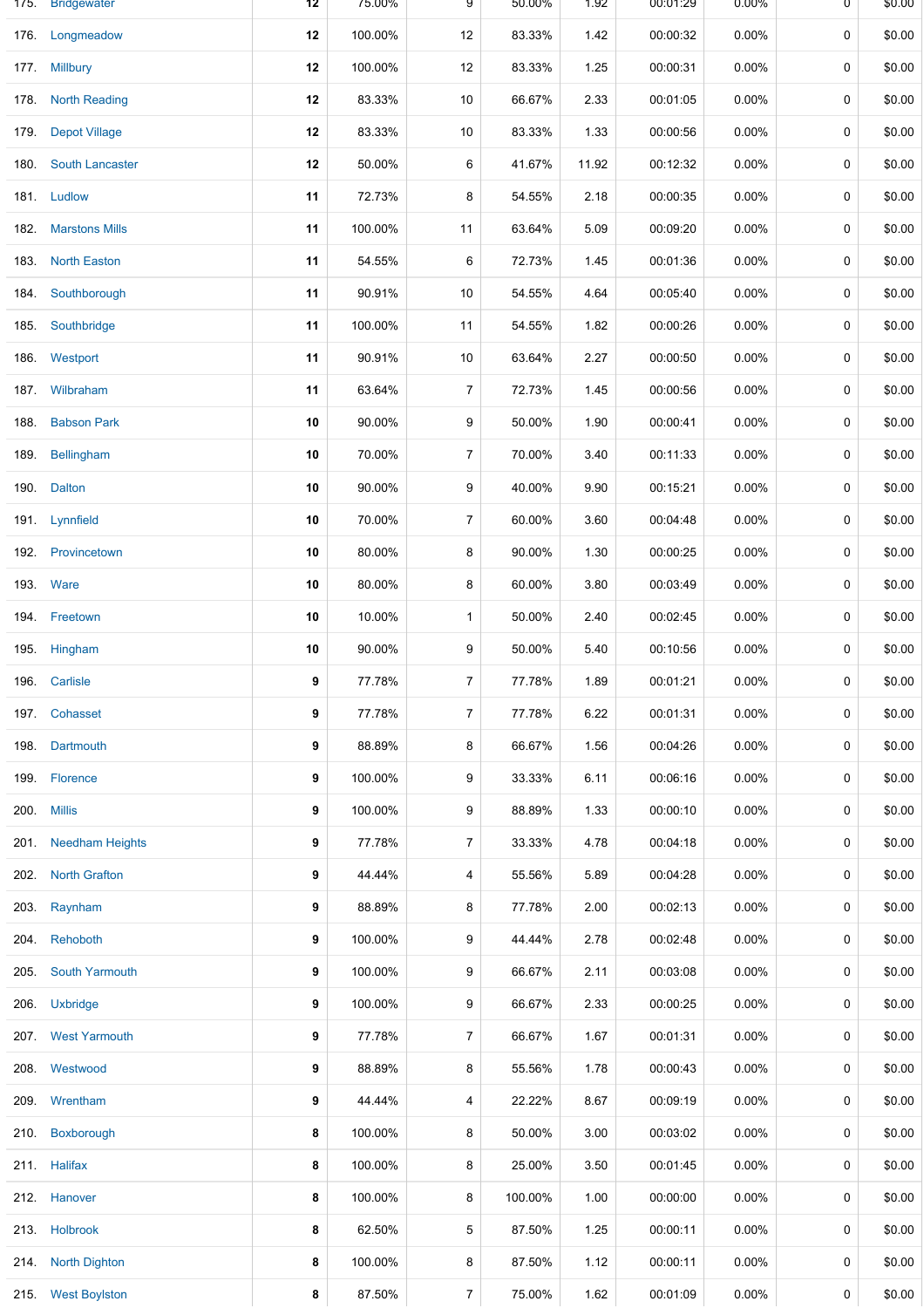|      | 216. Lenox                  | 8                        | 87.50%  | 7              | 50.00%  | 2.12 | 00:00:31 | 0.00%    | 0           | \$0.00 |
|------|-----------------------------|--------------------------|---------|----------------|---------|------|----------|----------|-------------|--------|
|      | 217. Acushnet               | 7                        | 57.14%  | 4              | 57.14%  | 3.00 | 00:02:22 | $0.00\%$ | 0           | \$0.00 |
|      | 218. Adams                  | 7                        | 100.00% | $\overline{7}$ | 85.71%  | 1.86 | 00:04:31 | $0.00\%$ | 0           | \$0.00 |
|      | 219. East Falmouth          | $\overline{\phantom{a}}$ | 85.71%  | 6              | 85.71%  | 1.43 | 00:01:50 | 0.00%    | 0           | \$0.00 |
|      | 220. Easton                 | 7                        | 85.71%  | 6              | 71.43%  | 1.29 | 00:00:47 | 0.00%    | 0           | \$0.00 |
|      | 221. Hanscom Air Force Base | 7                        | 71.43%  | 5              | 100.00% | 1.00 | 00:00:00 | 0.00%    | 0           | \$0.00 |
|      | 222. Hudson                 | 7                        | 100.00% | $\overline{7}$ | 100.00% | 1.00 | 00:00:00 | $0.00\%$ | 0           | \$0.00 |
|      | 223. Hyde Park              | 7                        | 100.00% | $\overline{7}$ | 57.14%  | 2.00 | 00:03:27 | $0.00\%$ | 0           | \$0.00 |
|      | 224 Manchaug                | 7                        | 57.14%  | 4              | 28.57%  | 4.29 | 00:05:05 | $0.00\%$ | 0           | \$0.00 |
|      | 225. Middleton              | 7                        | 85.71%  | 6              | 42.86%  | 3.00 | 00:01:36 | $0.00\%$ | 0           | \$0.00 |
|      | 226. Norfolk                | 7                        | 57.14%  | 4              | 42.86%  | 2.43 | 00:05:14 | $0.00\%$ | 0           | \$0.00 |
|      | 227. Pembroke               | 7                        | 100.00% | 7              | 57.14%  | 2.29 | 00:00:27 | $0.00\%$ | 0           | \$0.00 |
|      | 228. Topsfield              | 7                        | 85.71%  | 6              | 85.71%  | 1.29 | 00:00:13 | 0.00%    | 0           | \$0.00 |
|      | 229. Turners Falls          | 7                        | 100.00% | $\overline{7}$ | 85.71%  | 1.86 | 00:00:26 | 0.00%    | 0           | \$0.00 |
|      | 230. West Medford           | 7                        | 100.00% | $\overline{7}$ | 100.00% | 1.00 | 00:00:00 | $0.00\%$ | 0           | \$0.00 |
|      | 231 Westminster             | 7                        | 71.43%  | 5              | 71.43%  | 1.57 | 00:00:10 | $0.00\%$ | 0           | \$0.00 |
|      | 232. Whitman                | 7                        | 85.71%  | 6              | 71.43%  | 1.29 | 00:01:32 | $0.00\%$ | 0           | \$0.00 |
|      | 233. Winthrop               | 7                        | 85.71%  | 6              | 71.43%  | 1.43 | 00:00:15 | 0.00%    | 0           | \$0.00 |
|      | 234. Westborough            | 7                        | 85.71%  | 6              | 71.43%  | 1.86 | 00:03:20 | $0.00\%$ | 0           | \$0.00 |
|      | 235. (not set)              | 6                        | 83.33%  | 5              | 66.67%  | 1.67 | 00:01:57 | 0.00%    | 0           | \$0.00 |
| 236. | Charlton                    | 6                        | 100.00% | 6              | 83.33%  | 1.17 | 00:02:27 | 0.00%    | 0           | \$0.00 |
|      | 237 Indian Orchard          | 6                        | 100.00% | 6              | 83.33%  | 1.33 | 00:00:18 | 0.00%    | 0           | \$0.00 |
| 238. | Lancaster                   | 6                        | 100.00% | 6              | 50.00%  | 3.33 | 00:06:54 | $0.00\%$ | $\mathbf 0$ | \$0.00 |
|      | 239. Newton Lower Falls     | 6                        | 33.33%  | 2              | 66.67%  | 2.67 | 00:00:57 | $0.00\%$ | 0           | \$0.00 |
| 240. | <b>North Scituate</b>       | 6                        | 100.00% | 6              | 50.00%  | 2.00 | 00:00:32 | $0.00\%$ | $\mathbf 0$ | \$0.00 |
|      | 241 Pinehurst               | 6                        | 100.00% | 6              | 83.33%  | 1.17 | 00:00:16 | $0.00\%$ | 0           | \$0.00 |
| 242. | Rowley                      | 6                        | 100.00% | 6              | 83.33%  | 2.00 | 00:00:07 | $0.00\%$ | 0           | \$0.00 |
|      | 243. Waban                  | 6                        | 100.00% | 6              | 66.67%  | 1.83 | 00:00:08 | $0.00\%$ | 0           | \$0.00 |
|      | 244. Arlington Heights      | 5                        | 100.00% | 5              | 80.00%  | 1.20 | 00:00:22 | $0.00\%$ | 0           | \$0.00 |
| 245. | <b>East Longmeadow</b>      | 5                        | 80.00%  | 4              | 60.00%  | 1.40 | 00:00:15 | $0.00\%$ | 0           | \$0.00 |
|      | 246. Erving                 | 5                        | 20.00%  | 1              | 40.00%  | 3.00 | 00:07:49 | $0.00\%$ | 0           | \$0.00 |
| 247. | Georgetown                  | 5                        | 80.00%  | 4              | 60.00%  | 1.40 | 00:01:43 | $0.00\%$ | 0           | \$0.00 |
| 248. | Groveland                   | 5                        | 100.00% | 5              | 60.00%  | 2.00 | 00:00:09 | $0.00\%$ | 0           | \$0.00 |
| 249. | Hamilton                    | 5                        | 100.00% | 5              | 40.00%  | 1.80 | 00:03:25 | $0.00\%$ | 0           | \$0.00 |
|      | 250. Lincoln                | 5                        | 100.00% | 5              | 40.00%  | 2.60 | 00:02:15 | $0.00\%$ | 0           | \$0.00 |
| 251. | Northbridge                 | 5                        | 80.00%  | 4              | 100.00% | 1.00 | 00:00:00 | $0.00\%$ | 0           | \$0.00 |
| 252. | Sturbridge                  | 5                        | 80.00%  | 4              | 80.00%  | 1.80 | 00:03:41 | $0.00\%$ | 0           | \$0.00 |
| 253. | Upton                       | 5                        | 100.00% | 5              | 100.00% | 1.00 | 00:00:00 | $0.00\%$ | 0           | \$0.00 |
|      | 254. Webster                | 5                        | 80.00%  | 4              | 60.00%  | 2.00 | 00:01:21 | $0.00\%$ | 0           | \$0.00 |
|      | 255. West Newbury           | 5                        | 100.00% | 5              | 80.00%  | 1.80 | 00:00:08 | 0.00%    | 0           | \$0.00 |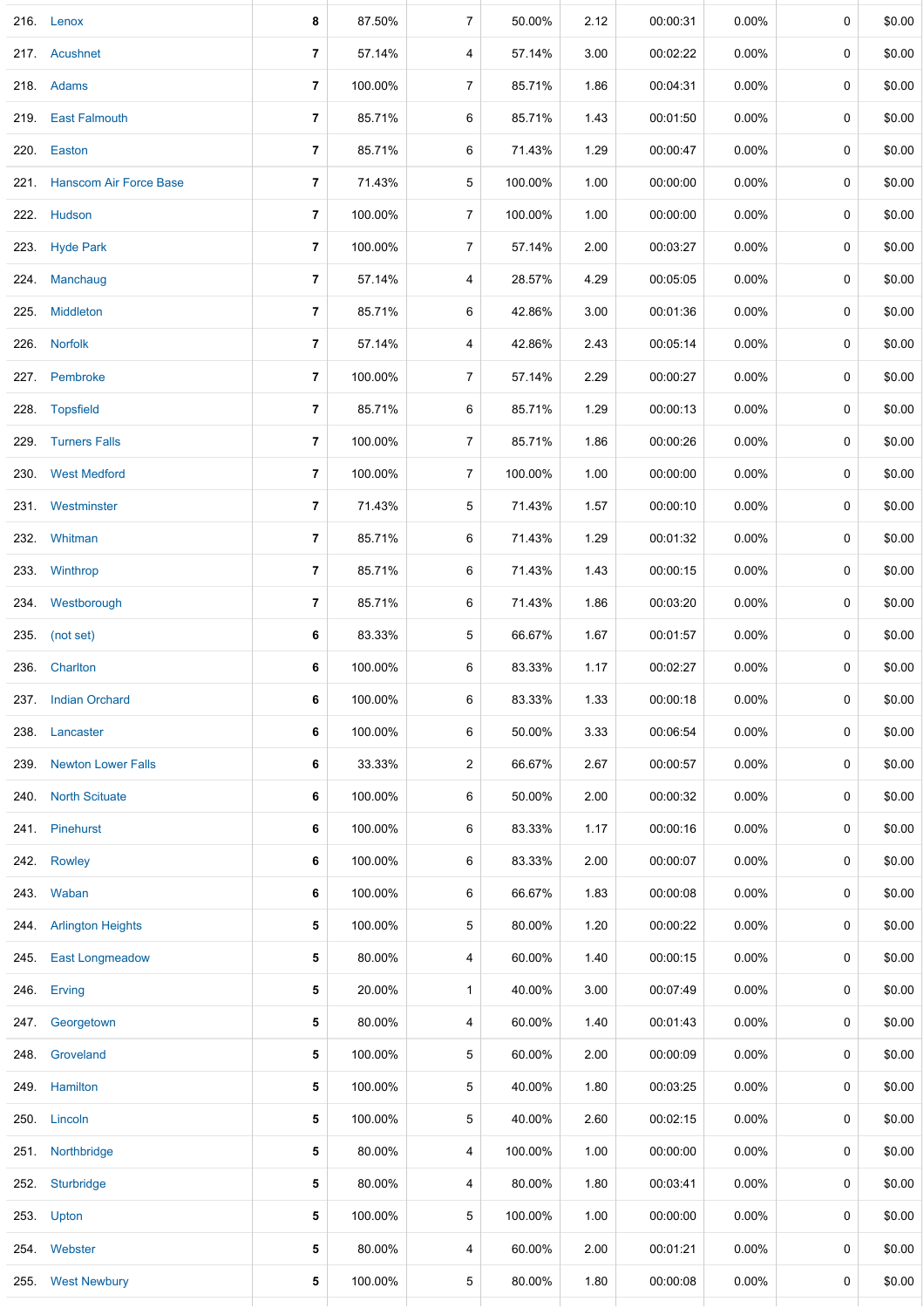| 256.      | Whately                     | 5 | 100.00% | 5              | $0.00\%$ | 13.40 | 00:16:57 | 0.00%    | 0 | \$0.00 |
|-----------|-----------------------------|---|---------|----------------|----------|-------|----------|----------|---|--------|
| 257.      | Groton                      | 5 | 80.00%  | 4              | 60.00%   | 1.80  | 00:03:25 | $0.00\%$ | 0 | \$0.00 |
| 258.      | <b>Brookfield</b>           | 4 | 100.00% | 4              | 75.00%   | 8.00  | 00:09:33 | $0.00\%$ | 0 | \$0.00 |
| 259.      | Conway                      | 4 | 100.00% | 4              | 50.00%   | 1.50  | 00:04:33 | $0.00\%$ | 0 | \$0.00 |
| 260.      | <b>Dighton</b>              | 4 | 75.00%  | 3              | 25.00%   | 18.00 | 00:31:38 | $0.00\%$ | 0 | \$0.00 |
| 261.      | <b>East Boston</b>          | 4 | 50.00%  | $\overline{c}$ | 100.00%  | 1.00  | 00:00:00 | $0.00\%$ | 0 | \$0.00 |
| 262.      | Granby                      | 4 | 75.00%  | 3              | 75.00%   | 1.50  | 00:00:05 | $0.00\%$ | 0 | \$0.00 |
| 263. Hull |                             | 4 | 100.00% | 4              | 75.00%   | 1.25  | 00:03:02 | $0.00\%$ | 0 | \$0.00 |
| 264.      | Ipswich                     | 4 | 100.00% | 4              | 50.00%   | 6.00  | 00:02:34 | $0.00\%$ | 0 | \$0.00 |
|           | 265. Lakeville              | 4 | 75.00%  | 3              | 100.00%  | 1.00  | 00:00:00 | $0.00\%$ | 0 | \$0.00 |
| 266.      | Lunenburg                   | 4 | 75.00%  | 3              | 25.00%   | 11.75 | 00:18:12 | $0.00\%$ | 0 | \$0.00 |
| 267.      | <b>Manchester</b>           | 4 | 100.00% | 4              | 75.00%   | 1.25  | 00:01:04 | $0.00\%$ | 0 | \$0.00 |
| 268.      | Manomet                     | 4 | 75.00%  | 3              | 50.00%   | 5.25  | 00:14:31 | $0.00\%$ | 0 | \$0.00 |
| 269.      | <b>Monson</b>               | 4 | 100.00% | 4              | 50.00%   | 2.25  | 00:01:47 | $0.00\%$ | 0 | \$0.00 |
|           | 270. North Chelmsford       | 4 | 50.00%  | 2              | 50.00%   | 28.00 | 00:43:57 | $0.00\%$ | 0 | \$0.00 |
| 271.      | <b>Oak Bluffs</b>           | 4 | 75.00%  | 3              | 100.00%  | 1.00  | 00:00:00 | $0.00\%$ | 0 | \$0.00 |
| 272.      | Oxford                      | 4 | 75.00%  | 3              | 75.00%   | 2.00  | 00:01:09 | $0.00\%$ | 0 | \$0.00 |
| 273.      | <b>Prides Crossing</b>      | 4 | 0.00%   | 0              | 25.00%   | 16.00 | 00:04:40 | $0.00\%$ | 0 | \$0.00 |
|           | 274. Sagamore               | 4 | 100.00% | 4              | 50.00%   | 1.75  | 00:00:18 | $0.00\%$ | 0 | \$0.00 |
| 275.      | Spencer                     | 4 | 100.00% | 4              | 75.00%   | 1.25  | 00:00:59 | $0.00\%$ | 0 | \$0.00 |
|           | 276. Village of Nagog Woods | 4 | 100.00% | 4              | 75.00%   | 2.50  | 00:01:38 | $0.00\%$ | 0 | \$0.00 |
|           | 277. West Barnstable        | 4 | 75.00%  | 3              | 100.00%  | 1.00  | 00:00:00 | $0.00\%$ | 0 | \$0.00 |
|           | 278 Woods Hole              | 4 | 25.00%  | $\mathbf{1}$   | 0.00%    | 6.75  | 00:08:55 | $0.00\%$ | 0 | \$0.00 |
|           | 279. Ashfield               | 3 | 100.00% | 3              | 100.00%  | 1.00  | 00:00:00 | $0.00\%$ | 0 | \$0.00 |
|           | 280. Athol                  | 3 | 100.00% | 3              | 100.00%  | 1.00  | 00:00:00 | $0.00\%$ | 0 | \$0.00 |
|           | 281. Barre                  | 3 | 66.67%  | 2              | 100.00%  | 1.00  | 00:00:00 | $0.00\%$ | 0 | \$0.00 |
|           | 282. Carver                 | 3 | 33.33%  | $\mathbf{1}$   | 33.33%   | 3.00  | 00:04:40 | $0.00\%$ | 0 | \$0.00 |
|           | 283. Douglas                | 3 | 100.00% | 3              | 66.67%   | 1.67  | 00:01:19 | $0.00\%$ | 0 | \$0.00 |
| 284.      | Edgartown                   | 3 | 100.00% | 3              | 100.00%  | 1.00  | 00:00:00 | $0.00\%$ | 0 | \$0.00 |
|           | 285. Hampden                | 3 | 66.67%  | 2              | 66.67%   | 2.67  | 00:00:39 | $0.00\%$ | 0 | \$0.00 |
| 286.      | Hanson                      | 3 | 100.00% | 3              | 66.67%   | 2.33  | 00:02:24 | $0.00\%$ | 0 | \$0.00 |
| 287. Lee  |                             | 3 | 100.00% | 3              | 66.67%   | 2.67  | 00:00:40 | $0.00\%$ | 0 | \$0.00 |
| 288.      | Montague                    | 3 | 66.67%  | 2              | 0.00%    | 4.00  | 00:01:37 | $0.00\%$ | 0 | \$0.00 |
| 289.      | Princeton                   | 3 | 100.00% | 3              | 66.67%   | 5.33  | 00:07:41 | $0.00\%$ | 0 | \$0.00 |
| 290.      | Rochester                   | 3 | 100.00% | 3              | 66.67%   | 2.00  | 00:00:37 | $0.00\%$ | 0 | \$0.00 |
|           | 291. Sherborn               | 3 | 100.00% | 3              | 100.00%  | 1.00  | 00:00:00 | $0.00\%$ | 0 | \$0.00 |
| 292.      | <b>South Deerfield</b>      | 3 | 100.00% | 3              | 100.00%  | 1.00  | 00:00:00 | $0.00\%$ | 0 | \$0.00 |
| 293.      | <b>South Easton</b>         | 3 | 100.00% | 3              | 100.00%  | 1.00  | 00:00:00 | $0.00\%$ | 0 | \$0.00 |
|           | 294. Grafton                | 3 | 100.00% | 3              | 66.67%   | 4.00  | 00:10:00 | $0.00\%$ | 0 | \$0.00 |
|           | 295. Sterling               | 3 | 100.00% | 3              | 33.33%   | 2.00  | 00:00:54 | $0.00\%$ | 0 | \$0.00 |
| 296.      | <b>Stow</b>                 | 3 | 66.67%  | $\mathbf{2}$   | 66.67%   | 4.67  | 00:09:14 | 0.00%    | 0 | \$0.00 |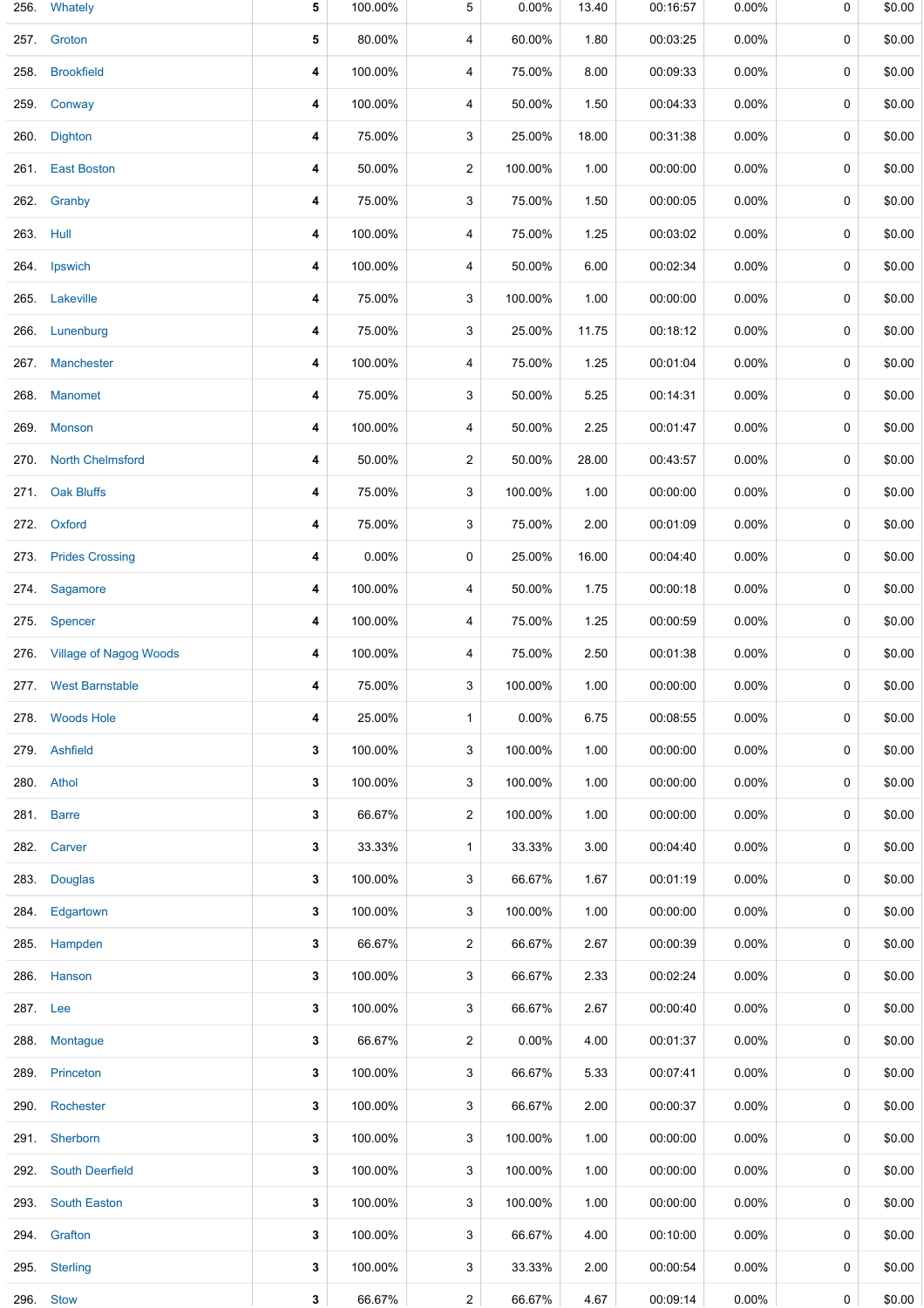|      | 297. Swansea         | 3            | 100.00% | 3                | 66.67%  | 2.33 | 00:05:26 | 0.00%    | 0           | \$0.00 |
|------|----------------------|--------------|---------|------------------|---------|------|----------|----------|-------------|--------|
|      | 298. Wenham          | 3            | 100.00% | 3                | 66.67%  | 2.67 | 00:06:28 | $0.00\%$ | 0           | \$0.00 |
| 299. | <b>Yarmouth Port</b> | 3            | 100.00% | 3                | 100.00% | 1.00 | 00:00:00 | $0.00\%$ | 0           | \$0.00 |
|      | 300. Bridgewater     | 3            | 100.00% | 3                | 66.67%  | 2.00 | 00:00:47 | $0.00\%$ | 0           | \$0.00 |
|      | 301. Hopkinton       | 3            | 100.00% | 3                | 100.00% | 1.00 | 00:00:00 | $0.00\%$ | 0           | \$0.00 |
|      | 302. Shirley         | 3            | 66.67%  | 2                | 66.67%  | 1.33 | 00:00:12 | $0.00\%$ | 0           | \$0.00 |
|      | 303. Walpole         | 3            | 100.00% | 3                | 66.67%  | 2.67 | 00:02:28 | 0.00%    | 0           | \$0.00 |
|      | 304 Ashburnham       | 2            | 100.00% | $\overline{c}$   | 50.00%  | 2.50 | 00:01:51 | $0.00\%$ | 0           | \$0.00 |
|      | 305. Attleboro Falls | 2            | 100.00% | $\overline{c}$   | 50.00%  | 2.50 | 00:00:33 | $0.00\%$ | 0           | \$0.00 |
|      | 306. Ayer            | $\mathbf{2}$ | 100.00% | $\overline{c}$   | 100.00% | 1.00 | 00:00:00 | $0.00\%$ | 0           | \$0.00 |
|      | 307. Boxford         | 2            | 100.00% | $\overline{c}$   | 100.00% | 1.00 | 00:00:00 | $0.00\%$ | 0           | \$0.00 |
|      | 308. Bryantville     | 2            | 100.00% | 2                | 50.00%  | 2.00 | 00:00:12 | 0.00%    | 0           | \$0.00 |
|      | 309. Byfield         | 2            | 100.00% | $\overline{c}$   | 50.00%  | 2.00 | 00:00:41 | $0.00\%$ | 0           | \$0.00 |
|      | 310. Chatham         | $\mathbf{2}$ | 100.00% | $\overline{c}$   | 50.00%  | 3.00 | 00:01:09 | $0.00\%$ | 0           | \$0.00 |
|      | 311. Deerfield       | 2            | 100.00% | 2                | 100.00% | 1.00 | 00:00:00 | $0.00\%$ | 0           | \$0.00 |
|      | 312. Dover           | 2            | 100.00% | 2                | 100.00% | 1.00 | 00:00:00 | $0.00\%$ | 0           | \$0.00 |
|      | 313. Dunstable       | 2            | 100.00% | 2                | 50.00%  | 1.50 | 00:01:03 | $0.00\%$ | 0           | \$0.00 |
|      | 314. East Dennis     | 2            | 100.00% | 2                | 50.00%  | 2.00 | 00:01:20 | $0.00\%$ | 0           | \$0.00 |
|      | 315. East Freetown   | 2            | 50.00%  | $\mathbf{1}$     | 50.00%  | 3.00 | 00:01:15 | $0.00\%$ | 0           | \$0.00 |
|      | 316. Feeding Hills   | 2            | 100.00% | 2                | 100.00% | 1.00 | 00:00:00 | $0.00\%$ | 0           | \$0.00 |
|      | 317. Mattapan        | $\mathbf{2}$ | 100.00% | $\overline{2}$   | 100.00% | 1.00 | 00:00:00 | $0.00\%$ | 0           | \$0.00 |
|      | 318. Mattapoisett    | $\mathbf{2}$ | 100.00% | 2                | 100.00% | 1.00 | 00:00:00 | $0.00\%$ | 0           | \$0.00 |
| 319. | <b>Orleans</b>       | $\mathbf{2}$ | 100.00% | $\overline{2}$   | 100.00% | 1.00 | 00:00:00 | 0.00%    | $\mathbf 0$ | \$0.00 |
| 320. | <b>Shirley</b>       | 2            | 100.00% | $\overline{c}$   | 100.00% | 1.00 | 00:00:00 | $0.00\%$ | 0           | \$0.00 |
| 321. | Southampton          | 2            | 100.00% | $\overline{c}$   | 100.00% | 1.00 | 00:00:00 | $0.00\%$ | 0           | \$0.00 |
| 322. | <b>Belchertown</b>   | 2            | 100.00% | $\overline{c}$   | 100.00% | 1.00 | 00:00:00 | $0.00\%$ | 0           | \$0.00 |
| 323. | <b>Bourne</b>        | 2            | 100.00% | $\boldsymbol{2}$ | 50.00%  | 2.50 | 00:08:11 | $0.00\%$ | 0           | \$0.00 |
|      | 324. Northborough    | 2            | 50.00%  | $\mathbf{1}$     | 0.00%   | 7.50 | 00:32:38 | $0.00\%$ | 0           | \$0.00 |
| 325. | Tyngsborough         | 2            | 100.00% | $\overline{c}$   | 100.00% | 1.00 | 00:00:00 | $0.00\%$ | 0           | \$0.00 |
|      | 326. Ashby           | $\mathbf 1$  | 100.00% | $\mathbf{1}$     | 100.00% | 1.00 | 00:00:00 | $0.00\%$ | 0           | \$0.00 |
|      | 327. Berlin          | 1            | 100.00% | $\mathbf{1}$     | 0.00%   | 6.00 | 00:48:37 | $0.00\%$ | 0           | \$0.00 |
| 328. | Bernardston          | $\mathbf 1$  | 100.00% | $\mathbf{1}$     | 100.00% | 1.00 | 00:00:00 | $0.00\%$ | 0           | \$0.00 |
|      | 329. Bolton          | 1            | 100.00% | $\mathbf{1}$     | 100.00% | 1.00 | 00:00:00 | $0.00\%$ | 0           | \$0.00 |
| 330. | <b>Brimfield</b>     | 1            | 100.00% | $\mathbf{1}$     | 0.00%   | 2.00 | 00:03:42 | $0.00\%$ | 0           | \$0.00 |
|      | 331. Chester         | $\mathbf 1$  | 100.00% | $\mathbf{1}$     | 100.00% | 1.00 | 00:00:00 | $0.00\%$ | 0           | \$0.00 |
| 332. | <b>Chilmark</b>      | $\mathbf 1$  | 100.00% | $\mathbf{1}$     | 100.00% | 1.00 | 00:00:00 | $0.00\%$ | 0           | \$0.00 |
|      | 333. Cotuit          | 1            | 100.00% | $\mathbf{1}$     | 100.00% | 1.00 | 00:00:00 | $0.00\%$ | 0           | \$0.00 |
| 334. | Dennis               | $\mathbf{1}$ | 100.00% | $\mathbf{1}$     | 100.00% | 1.00 | 00:00:00 | $0.00\%$ | 0           | \$0.00 |
| 335. | <b>Dudley</b>        | 1            | 100.00% | $\mathbf{1}$     | 100.00% | 1.00 | 00:00:00 | $0.00\%$ | 0           | \$0.00 |
| 336. | <b>East Walpole</b>  | 1            | 100.00% | $\mathbf{1}$     | 100.00% | 1.00 | 00:00:00 | $0.00\%$ | 0           | \$0.00 |